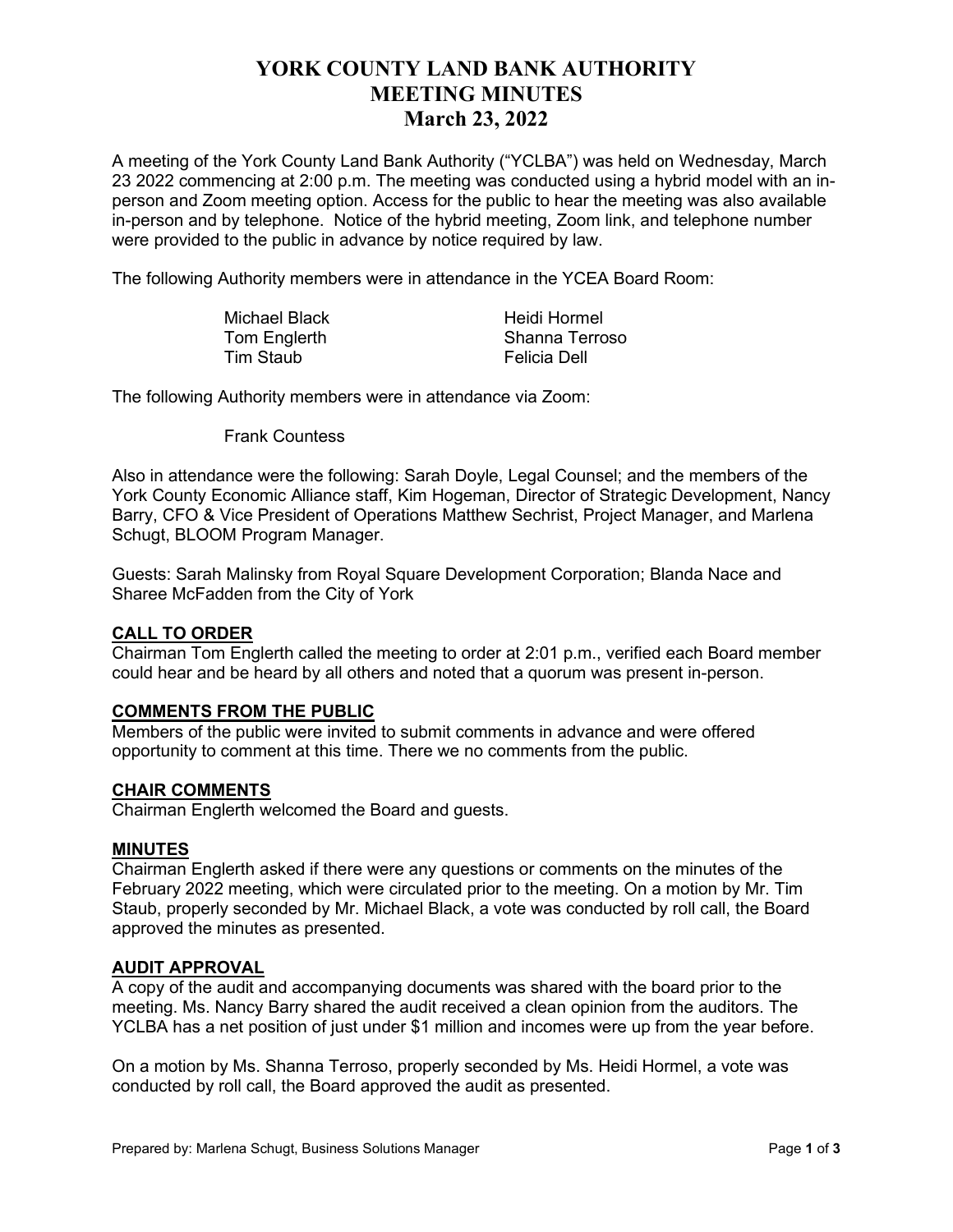# **FINANCIAL STATEMENTS**

The financial statements for the month of February 2022 were distributed to the board prior to the meeting. On a motion by Ms. Hormel, properly seconded by Mr. Staub, a vote was conducted by roll call, the Board approved the financial statements as presented.

# **PROJECT UPDATE**

Ms. Hogeman shared the following information regarding the projects currently in the pipeline.

- St. Patrick's Church at 46-48 W. Princess Street
	- $\circ$  The project analysis for this project was circulated to the board prior to the meeting. The demolition cost has been quoted at \$48,500.
	- $\circ$  Ms. Sarah Malinsky shared a draft plan for the property and what the church would like to with the property. She shared that the church is relying on these funds to move forward with their plan.
	- o On a motion by Ms. Terroso, properly seconded by Mr. Black, discussion ensued, and a vote was conducted by roll call which resulted in the Board approving Ms. Hogeman to negotiate a demolition contract with RSDC for up to \$24,250.
- Spring Grove Fire Department
	- $\circ$  The project is completed and Ms. Hogeman asked for a motion to complete the funds.
	- $\circ$  On a motion by Ms. Terroso, properly seconded by Ms. Hormel, a vote was conducted by roll call to release demolition funds in the amount of \$42,000 to Spring Grove Borough.
- 450, 452, 454 Wallace
	- $\circ$  The RDA obtained control of these three blighted properties and is looking for demolition funding.
	- $\circ$  On a motion by Mr. Frank Countess, properly seconded by Ms. Dell, a vote was conducted by roll call, and the motion was carried to accept the properties of 450, 452, and 454 Wallace into the program for analysis.
- 725-727 South Court
	- $\circ$  The RDA obtained control of these properties and is looking for demolition funding.
	- $\circ$  On a motion by Ms. Heidi Hormel, properly seconded by Mr. Tim Staub, a vote was conducted by roll call, and the motion was carried to accept the properties of 725-727 South Court into the program for analysis.
- Zion Elementary, Fairview Township
	- $\circ$  Fairview Township would like to demolish the structure and create a park and small township building. This project was brought to the YCLBA before, but abatement funds were not acquired at that point. They have since acquired funds for abatement and were quoted \$195,000 for demolition.
	- o On a motion by Mr. Black, properly seconded by Ms. Dell, a vote was conducted by roll call and the motion was carried to accept the property into the program for the analysis.

# **JUDICIAL SALE PURCHASE POLICY**

- 148 East Maple
	- $\circ$  The RDA is interested in the YCLBA to purchase this property on their behalf from the 2022 Judicial Sale.
	- o On a motion by Ms. Hormel, properly seconded by Mr. Staub, a vote was conducted by roll call, and the motion was carried to negotiate a purchase and development agreement.